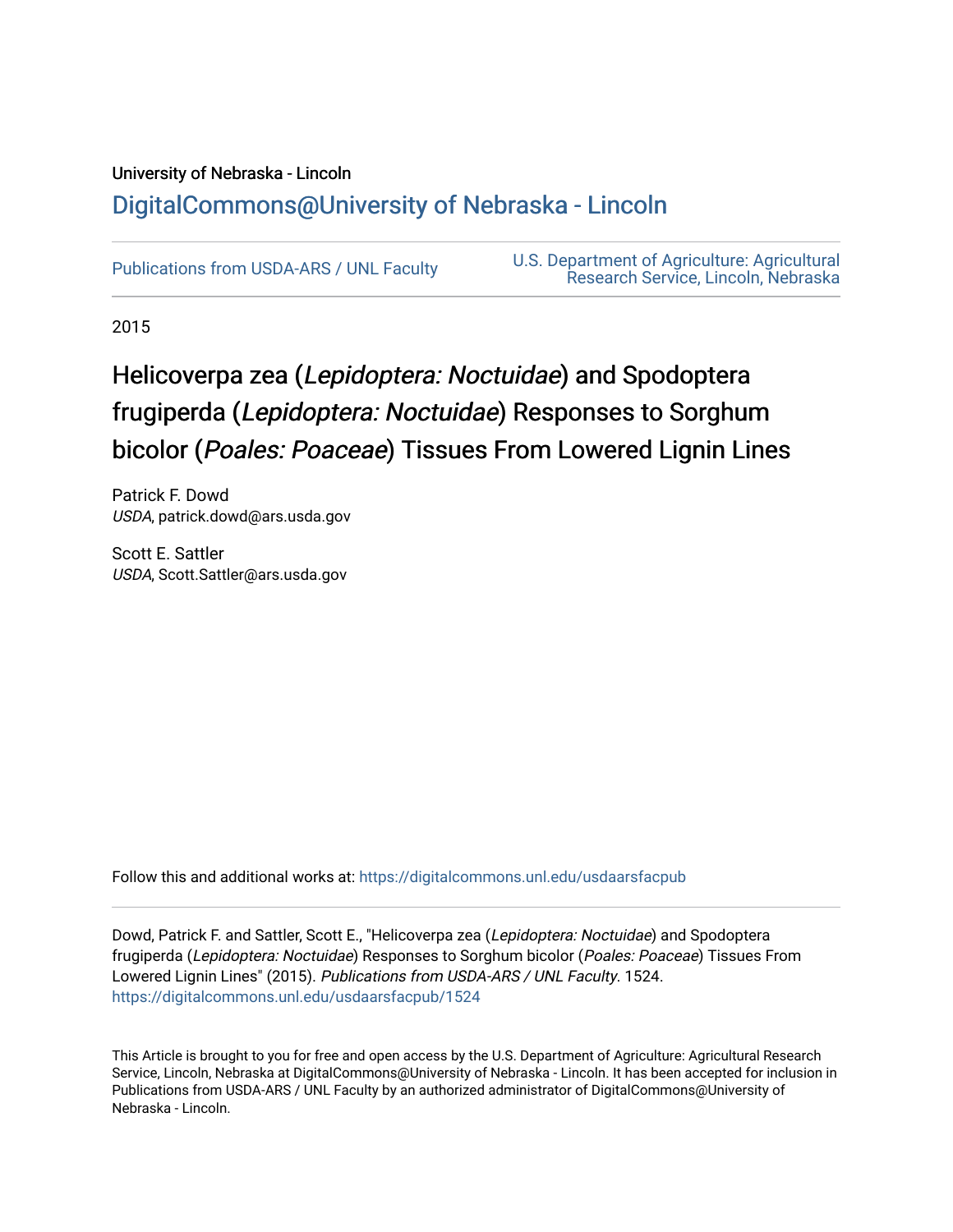# **RESEARCH**

# Helicoverpa zea (Lepidoptera: Noctuidae) and Spodoptera frugiperda (Lepidoptera: Noctuidae) Responses to Sorghum bicolor (Poales: Poaceae) Tissues From Lowered Lignin Lines

# Patrick F. Dowd $^{1,2}$  and Scott E. Sattler<sup>3</sup>

<sup>1</sup>USDA, Agricultural Research Service, National Center for Agricultural Utilization Research, Crop Bioprotection Research Unit, 1815 N. University St. Peoria, IL 61604

 $2$ Corresponding author, e-mail: patrick.dowd@ars.usda.gov

<sup>3</sup>USDA, Agricultural Research Service, Grain, Forage and Bioenergy Research Unit, 137 Keim Hall, East Campus, University of Nebraska-Lincoln, Lincoln, NE 68583

#### Subject Editor: John Palumbo

J. Insect Sci. 15(2): 2015; DOI: 10.1093/jisesa/ieu162

ABSTRACT. The presence of lignin within biomass impedes the production of liquid fuels. Plants with altered lignin content and composition are more amenable to lignocellulosic conversion to ethanol and other biofuels but may be more susceptible to insect damage where lignin is an important resistance factor. However, reduced lignin lines of switchgrasses still retained insect resistance in prior studies. Therefore, we hypothesized that sorghum lines with lowered lignin content will also retain insect resistance. Sorghum excised leaves and stalk pith Sorghum bicolor (L.) Moench (Poales: Poaceae) from near isogenic brown midrib (bmr) 6 and 12 mutants lines, which have lowered lignin content and increased lignocellulosic ethanol conversion efficiency, were examined for insect resistance relative to wild-type (normal BTx623). Greenhouse and growth chamber grown plant tissues were fed to first-instar larvae of corn earworms, Helicoverpa zea (Boddie) and fall armyworms Spodoptera frugiperda (J.E. Smith) (Lepidoptera: Noctuidae), two sorghum major pests. Younger bmr leaves had significantly greater feeding damage in some assays than wild-type leaves, but older bmr6 leaves generally had significantly less damage than wild-type leaves. Caterpillars feeding on the bmr6 leaves often weighed significantly less than those feeding on wild-type leaves, especially in the S. frugiperda assays. Larvae fed the pith from bmr stalks had significantly higher mortality compared with those larvae fed on wild-type pith, which suggested that bmr pith was more toxic. Thus, reducing lignin content or changing subunit composition of bioenergy grasses does not necessarily increase their susceptibility to insects and may result in increased resistance, which would contribute to sustainable production.

Key Words: resistance, agricultural entomology, plant resistance

There is global interest in developing fuels for the transportation sector from renewable resources as a means to reduce dependency on petroleum and other finite fuel sources. One of the impediments to converting biomass to biofuels is the presence of the cell wall polymer lignin, which interferes with the release of sugars from the corresponding cell wall polysaccharides, cellulose, and hemicelluloses during enzymatic saccharification [\(Dien et al. 2009](#page-5-0)). Therefore, reducing lignin levels through traditional breeding or genetic engineering is a target for bioenergy feedstock improvement but reducing lignin in cell walls may impair pest resistance where lignin is a major component of resistance.

There are mutants of many plant species that have altered lignin content and subunit composition. The *brown midrib* phenotype has long been associated with reduced lignin content of maize, Zea mays L. (referred to as bm), and sorghum, Sorghum bicolor (L.) Moench (Poales: Poaceae) (referred to as bmr) ([Sattler et al. 2010](#page-5-0)). Although bm plants have reduced lignin and improved forage digestibility, maize bm plants can have increased stalk breakage caused by insect damage or pathogens when compared with wild-type lines (Barriére and Agillier [1993\)](#page-5-0). However, brown midrib mutants of other grass species are acceptable agronomically ([Pedersen et al. 2005](#page-5-0)). The sorghum bmr6 phenotype is due to a nonsense mutation that causes premature truncation of the cinnamyl alcohol dehydrogenase (CAD) open reading frame. The *bmr6* plants have reduced levels of lignin relative to the wild-type and incorporate phenolic aldehydes into the lignin polymer in addition to phenolic alcohols as in wild-type but a lignin relative ratio of two major subunits (syringyl and guaiacyl lignin; S/G ratio) similar to wildtype ([Palmer et al. 2008](#page-5-0), [Saballos et al. 2009](#page-5-0), [Sattler et al. 2009](#page-5-0)). The sorghum  $bm12$  phenotype is due to a nonsense mutation that causes

premature truncation of caffeic O-methyl transferase (COMT). The bmr12 plants have reduced lignin levels, and syringyl subunits within lignin are greatly reduced relative to other subunits compared with wild-type plants ([Bout and Vermerris 2003](#page-5-0), [Palmer et al. 2008](#page-5-0)). These two bmr mutants have increased ethanol conversion efficiency compared with wild-type ([Dien et al. 2009\)](#page-5-0). However, the effects of these two mutations on pest resistance have not been examined. On the basis of prior work with switchgrass ([Dowd et al. 2013](#page-5-0)), we hypothesized that the bmr6 and bmr12 sorghum lines will retain insect resistance compared with the near isogenic wild-type line.

Here, we report on studies with corn earworms, Helicoverpa zea (Boddie) and fall armyworms, Spodoptera frugiperda) (J.E. Smith) (both Lepidoptera: Noctuidae) that indicate bmr leaves and pith were generally as resistant or more resistant to feeding by these two insects compared with the wild-type near isogenic line. These two species of insects can be serious pests of sorghum and other grasses [\(Metcalf and](#page-5-0) [Metcalf 1993](#page-5-0)), and thus impaired insect resistance would impede use of bmr6 or bmr12 to improve lignocellulosic biofuels production.

#### Materials and Methods

Insects. The H. zea and S. frugiperda were obtained from colonies reared on pinto bean-based diet at  $27 \pm 1$ °C,  $50 \pm 10$ % relative humidity (RH), and a photoperiod of 14:10 (L:D) h, as described previously ([Dowd 1988\)](#page-5-0). First instars without any prior feeding experience were randomly selected and used in all assays.

Plant Phenolic Bioassays. The plant phenolics adipic acid (99%), *p*-coumaric acid ( $\geq$ 98.0%), ferulic acid (99%), sinapic acid ( $\geq$ 98%), syringic acid ( $\geq$ 95%), and vanillic acid (97%) were obtained from

Disclaimer: The mention of firm names or trade products does not imply that they are endorsed or recommended by the USDA over other firms or similar products not mentioned. USDA is an equal opportunity provider and employer.

Published by Oxford University Press on behalf of the Entomological Society of America 2015. This work is written by US Government employees and is in the public domain in the US.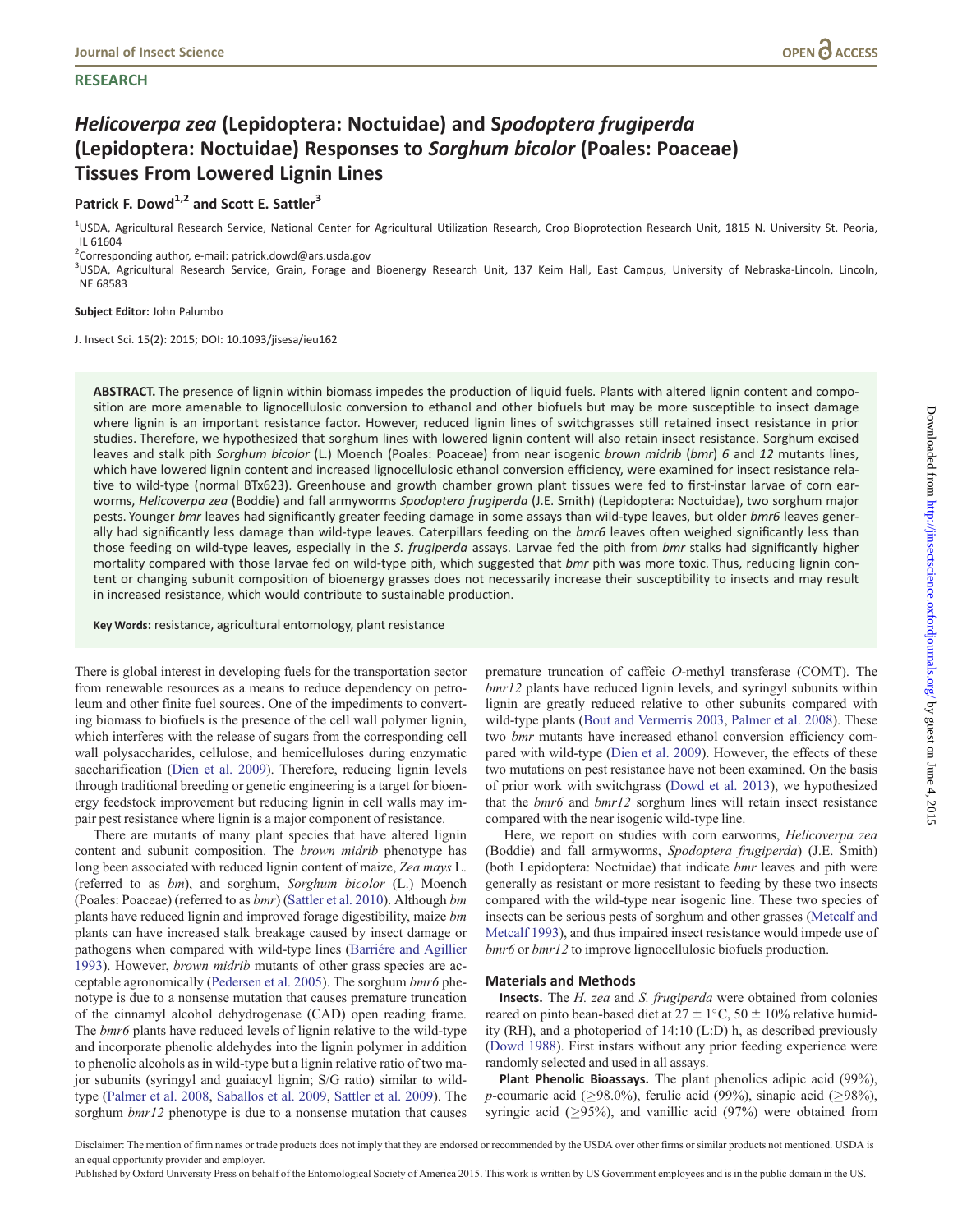Sigma/Aldrich (St. Louis, MO) [\(www.sigmaaldrich.com\)](www.sigmaaldrich.com). They were incorporated into warm, still liquid pinto bean diets by blending with a vortex mixer as described previously [\(Dowd 1988](#page-5-0)). Phenolic acids were incorporated into diet at concentrations reported previously from near isogenic wild-type, bmr6, and bmr12 RTx430 stalks ([Palmer et al.](#page-5-0)  $2008$ ) as follows for compounds listed above in order, in  $\mu$ g/g wet weight: "wild-type" was 67.8, 30.0, 8.8, 0.0, 5.6, and 17.7; "bmr6" was 36.1, 84.0 42.8, 13.8, 21.0, and 9.3; and "bmr12" was 51.5, 30.1, 21.1, 4.8, 3.2, and 20.7.

Leaf disk diets were prepared by substituting wild-type leaf tissue (12 leaf stage plants; fourth leaf from the top) for pinto beans, wheat germ, and brewer's yeast and a proportional amount of water from the pinto bean diet [\(Dowd 1987](#page-5-0)) to provide similar nutritional composition as leaves for examining the effects of added phenolics under nutrient stress conditions. Diet was dispensed between two metal plates spaced 1 mm apart, cut into 4-mm disks when firm and freeze dried [\(Dowd](#page-5-0) [et al. 2011](#page-5-0)). Because the wild-type stalks already contained some phenolics at higher levels than the *bmr* lines, only those phenolics that were at a higher concentration in the bmr lines were added to the disks, and only those phenolics that had levels at least 10% higher in the bmr compared with wild-type plants were used. For the "bmr6"-simulated leaf disks, ferulic, vanillic, sinapic, and syringic acids were added at 54.0, 34.0, 13.8, and  $16.0 \,\text{µg/g}$ , respectively. For the " $bml2$ "-simulated disks, only vanillic acid was added at  $12.3 \mu g/g$  wet weight. For the "wild-type"-simulated disks, no additional phenolic acids were added (only solvent control). Freeze-dried disks were used as described previously [\(Dowd et al. 2011\)](#page-5-0). The phenolics acids were added in acetone to each dry disk, the acetone was evaporated in a chemical fume hood for 30 min, and the diet disks were rehydrated with sterile distilled water.

Each treatment of the pinto bean diet was cut into pieces sufficient for ad libitum feeding, and each piece was placed in a separate well of a 24-well tissue culture plate [\(Dowd 1988](#page-5-0)). An individual larva was added to each well. For leaf diet disk assays, rehydrated sorghum leaf disk materials were placed on a Teflon disk inside a Petri dish containing 3% water agar. Ten first-instar larvae were added to each dish. The surviving larvae were weighed after 5 d (pinto bean diet pieces) or 3 d (sorghum leaf disks).

Plants. Wild-type, bmr6, and bmr12 near isogenic plants in the background BTx623 were used in the present experiments. The near isogenic lines containing the bmr6 and bmr12 alleles were previously developed by crossing source of the  $bmr6$  or  $bmr12$  allele with BTx623 and four generations of backcrossing to BTx623 ([Pedersen et al. 2006\)](#page-5-0). When plants were grown in the Peoria greenhouse or a growth room (Peoria only), pots containing a previously reported soil and fertilizer mix, which contained bark mix [\(Dowd et al. 2007](#page-5-0)), were used and grown under previously reported conditions [\(Dowd et al. 2007\)](#page-5-0). Growth conditions in the Peoria, Illinois greenhouse (which has supplemental lighting, heating, and cooling) and growth room were  $24 \pm 2^{\circ}$ C day and  $18 \pm 2$ °C night, with a photoperiod of 14:10 (L:D) h at  $50 \pm 10\%$  RH. The soil mix for plants grown in the Lincoln, Nebraska greenhouse, consisted of soil:peat moss:vermiculite:perlite:sand (4:1:1:1:1), and plants were fertilized approximately every 7 d at 5 mL per pot with 11:15:11 (N:P:K; Ferti-lome Gardener's Special, VPG, Bonham, TX). Temperatures were maintained at  $29.5 \pm 0.5^{\circ}$ C during the day and  $26.5 \pm 0.5^{\circ}$ C during the night with a photoperiod of 16:8  $(L:D)$  h and 50  $\pm$  10% RH. Leaves from plants grown in the greenhouse in Lincoln, NE, were shipped overnight on flaked ice and used the day of arrival. From 10 to 20 plants of each genotype were used in each experiment.

Plant Tissue Bioassays. All bioassays were performed in Peoria. Leaf section bioassays were performed using Petri dishes with tight fitting lids as described previously [\(Dowd et al. 2007\)](#page-5-0). Immature leaves (2nd from top, 12 cm of the leaf including the tip) of five leaf plants and more mature leaves (4th from top, 20 cm of the leaf including the tip) of 10–12 leaf stage plants were used in the bioassays. After 2 d, additional 4 cm long leaf pieces were removed from the initial harvest point of the 10–12 leaf plants to investigate wounding induced factors. Approximately 2  $\text{cm}^2$  leaf pieces were used in the assays, which were removed 0–6 cm from the leaf base, except for the additional piece of 4-cm long piece removed 2 d later from previous harvest site. There was sufficient leaf material for ad libitum feeding for the duration of each experiment. Leaf pieces were placed in Petri dishes with tight fitting lids, containing moistened filter paper, and 10 newly hatched firstinstar caterpillars without prior feeding experience were added to each dish.

For pith assays, stalks sections were harvested from growth room grown plants after other assays were completed. The plants were postflowering, at soft dough stage of grain filling, and the stalk were green and turgid. Approximately 1 cm in diameter internodes between the first and second leaf from the top were harvested, which had color differences in the pith amongst the respective lines. Approximately 2-cm-long pith sections were placed in the Petri dishes as described for leaf piece bioassays with 10 first-instar caterpillars.

Feeding damage on leaves was evaluated by determining the total number of 0.25 mm<sup>2</sup> or 1 mm<sup>2</sup> hole equivalents after 2 d as described previously ([Dowd et al. 2007,](#page-5-0) [2011\)](#page-5-0); caterpillars often molted to the second instar during that period. Because little mortality occurred in leaf assays, survivors were weighed using a Mettler AE104 analytical balance (Mettler Instrument Corp, Hightstown, NJ), which is accurate to 0.01 mg ([Dowd et al. 2007](#page-5-0), [2011](#page-5-0)). For the pith assays, insect feeding damage was not determined due to the difficulty of quantifying varying lengths and depths of feeding damage within the pith sections. Only mortality was determined after a 3-day feeding period due to highly variable weights resulting from cannibalism of dead larvae.

Statistical Analysis. Statistically significant differences in overall insect mortality for each main effect plant variety treatment were determined by Chi square analysis, and differences in feeding rates and weights of survivors were determined by analysis of variance. SAS Proc Freq was used for Chi square analysis, and SAS Proc GLM was used for the other analyses. Windows Version 8.0 of the SAS software ([SAS Institute 1999\)](#page-5-0) was used.

## Results

Consistent with our hypothesis, both first-instar H. zea- and S. frugiperda-fed sorghum leaves at different plants stage generally did not show statistically significant differences ( $P < 0.05$ ) in feeding damage, mortality (very limited, so data not shown), or survivor weights indicative of reduced resistance for bmr compared with wild-type lines after 2 d of feeding on leaves ([Table 1,](#page-3-0) [Supp Table S1](http://jinsectscience.oxfordjournals.org/lookup/suppl/doi:10.1093/jisesa/ieu162/-/DC1) [online only]). However, there was one exception; *H. zea*-fed leaves from five-leaf stage *bmr12* plants; leaves from this plant stage had significantly  $(P < 0.01)$  greater feeding damage  $(mm<sup>2</sup>)$  relative to wild-type leaves in both experiments  $(F = 21.08, P < 0.001, df = 1, 19$  and  $F = 14.06$ ,  $P = 0.001$ , df = 1,23) [\(Table 1\)](#page-3-0). In contrast, there were several cases where the leaves of mutant lines were significantly more resistant to one or both of the insect species, based on significantly lower amounts of leaf damage or lower weights of survivors ([Table 1\)](#page-3-0). The leaves from both *bmr6* 5 leaf and 10–12 leaf plants had significantly less ( $P < 0.05$ ) or  $P < 0.01$ ) feeding damage from S. frugiperda compared with wildtype leaves in nearly all experiments. The amounts of S. frugiperda feeding damage on bmr12 leaves were not significantly different from wild-type leaves. Similar results were obtained whether plants were grown in the greenhouse or plant growth room, although some variation of some results was noted between the first and second experiments for some components.

Damaging the leaves mechanically did not change relative resistance trends for the S. frugiperda that were observed for bmr versus wild-type undamaged leaves. Results with the H. zea were more variable but significantly ( $P < 0.05$  or 0.01) less leaf material was removed from bmr6 leaves than wild-type leaves in several cases, which indicated bmr6 leaves were more resistant. For one experiment, in contrast to observations from first assay, when another piece was removed from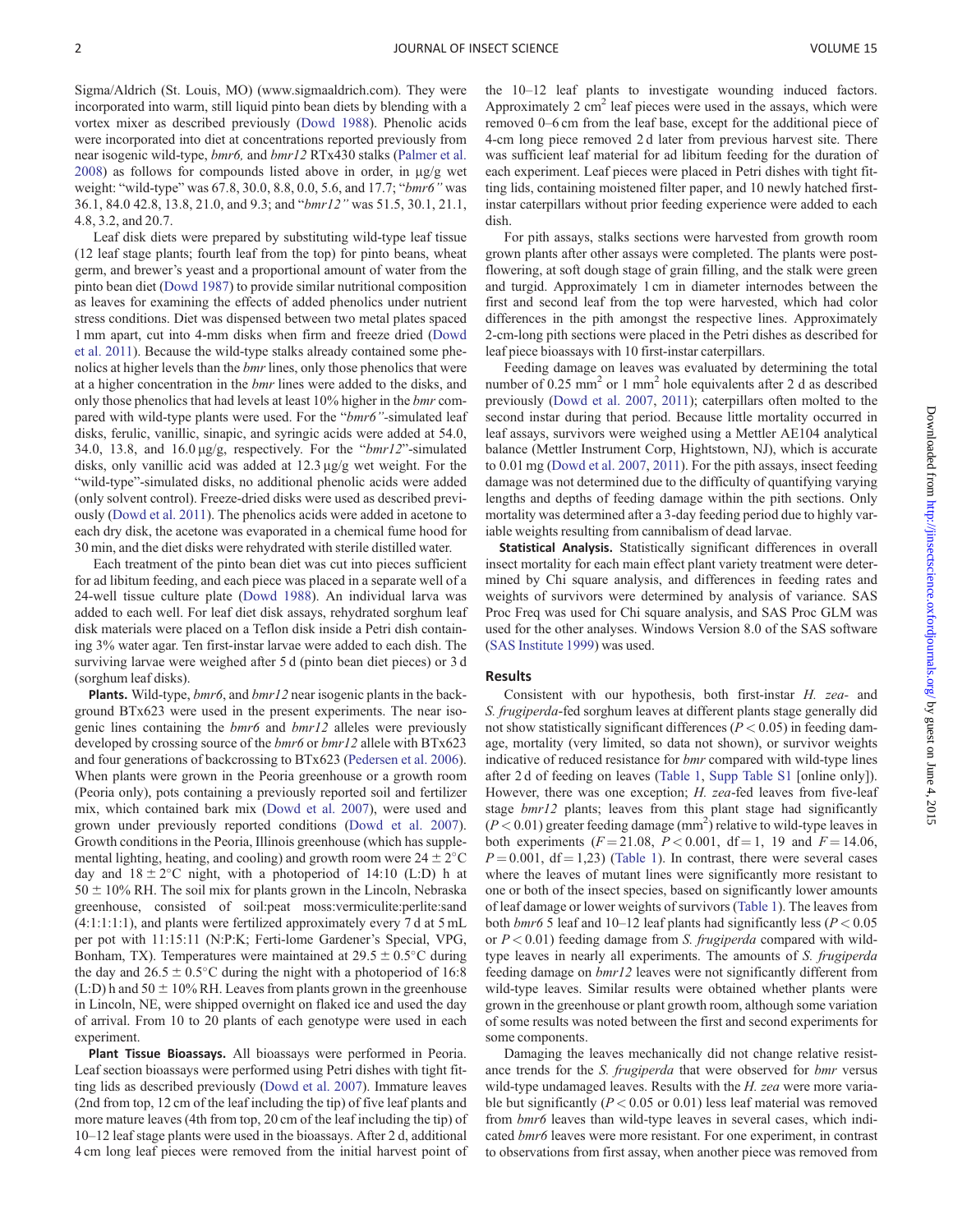<span id="page-3-0"></span>

| Table 1 Sorghum leaf effects on H. zea and S. frugiperda larvae |  |  |  |  |  |  |  |
|-----------------------------------------------------------------|--|--|--|--|--|--|--|
|-----------------------------------------------------------------|--|--|--|--|--|--|--|

|                                                                 | H. zea<br>feeding<br>$\text{m}^2$ )                     | Weight<br>(mg)                                                                                                                 | S. frugiperda<br>feeding<br>$\text{m}^2$ )  | Weight<br>(mg)                                              |  |  |
|-----------------------------------------------------------------|---------------------------------------------------------|--------------------------------------------------------------------------------------------------------------------------------|---------------------------------------------|-------------------------------------------------------------|--|--|
| bmr6                                                            | Wild-type $49 \pm 2a$<br>$53 \pm 2a$                    | Ten-leaf plant, mature leaf (greenhouse-Lincoln, NE)<br>$0.23 \pm 0.01$ a<br>$0.19 \pm 0.01$ b*                                | $111 \pm 7a$<br>$137 \pm 9b$                | $0.53 \pm 0.02a$<br>$0.47 \pm 0.02b*$                       |  |  |
| bmr12                                                           | $54 \pm 2a$                                             | $0.19 \pm 0.01$ b*                                                                                                             | $126 \pm 9ab$                               | $0.48 \pm 0.02$ ab                                          |  |  |
| Bmr6                                                            | $25 \pm 2a$                                             | Ten-leaf plant, mature leaf (greenhouse-Peoria, IL)<br>Wild-type $29 \pm 1a$ 0.24 $\pm$ 0.01a<br>$0.17 \pm 0.01b^{*}$          | $65 \pm 2a$<br>$53 \pm 2b$                  | $0.69 \pm 0.02a$<br>$0.61 \pm 0.02b*$                       |  |  |
| Bmr12                                                           | $29 \pm 1a$                                             | $0.22 \pm 0.01$ a                                                                                                              | $63 \pm 1a$                                 | $0.72 \pm 0.03a$                                            |  |  |
| bmr6<br>bmr12                                                   | Wild-type $39 \pm 1$ a<br>$48 \pm 2b^*$<br>$50 \pm 2b*$ | Five-leaf plant, immature leaf (growth room) experiment 1<br>$0.21 \pm 0.01$ a<br>$0.23 \pm 0.01$ a<br>$0.23 \pm 0.01$ a       | $68 \pm 2a$<br>$54 \pm 2b*$<br>$70 \pm 1a$  | $0.35 \pm 0.01a$<br>$0.31 \pm 0.01b*$<br>$0.34 \pm 0.01a$   |  |  |
| Five-leaf plant, immature leaf (growth room) experiment 2       |                                                         |                                                                                                                                |                                             |                                                             |  |  |
| bmr6<br>bmr12                                                   | Wild-type $32 \pm 1$ a<br>$29 \pm 1b$<br>$38 \pm 1c$    | $0.36 \pm 0.01$ a<br>$0.32 \pm 0.02$ ab<br>$0.31 \pm 0.02$ b                                                                   | $42 \pm 1a$<br>$35 \pm 1$ b<br>$42 \pm 2a$  | $0.46 \pm 0.02a$<br>$0.37 \pm 0.01b*$<br>$0.52 \pm 0.02a$   |  |  |
| bmr6                                                            | Wild-type $48 \pm 3a$<br>$41 \pm 1b$                    | Twelve-leaf plant, mature leaf (growth room) experiment 1<br>$0.24 \pm 0.01$ a<br>$0.21 \pm 0.01b$ $44 \pm 2b^*$               | $59 \pm 3a$                                 | $0.37 \pm 0.01a$<br>$0.42 \pm 0.02b$                        |  |  |
| bmr12                                                           | $43 \pm 4$ ab                                           | $0.20 \pm 0.01$ b <sup>*</sup> 59 $\pm$ 2a                                                                                     |                                             | $0.34 \pm 0.01c^*$                                          |  |  |
| bmr6<br>bmr12                                                   | Wild-type $29 \pm 1$ a<br>$25 \pm 1$ b<br>$29 \pm 1a$   | Twelve-leaf plant, mature leaf (growth room) experiment 2<br>$0.26 \pm 0.01$ a<br>$0.17 \pm 0.01$ b<br>$0.27 \pm 0.01a$        | $65 \pm 3a$<br>$53 \pm 2b$<br>$63 \pm 3a$   | $0.39 \pm 0.02a$<br>$0.30 \pm 0.02b*$<br>$0.37 \pm 0.02a$   |  |  |
| Twelve-leaf plant, mature leaf-recut (growth room) experiment 1 |                                                         |                                                                                                                                |                                             |                                                             |  |  |
| bmr6<br>bmr12                                                   | Wild-type $56 \pm 3a$<br>$45 \pm 3b*$<br>$41 \pm 3b*$   | $0.23 \pm 0.01a$<br>$0.21 \pm 0.01$ ab<br>$0.20 \pm 0.01$ b                                                                    | $71 \pm 4a$<br>$58 \pm 3b*$<br>$61 \pm 4ab$ | $0.42 \pm 0.02a$<br>$0.36 \pm 0.01b*$<br>$0.38 \pm 0.02$ ab |  |  |
| Wild-type<br>bmr6<br>bmr12                                      | $29 \pm 2a$<br>$18 \pm 1b$<br>$29 \pm 1a$               | Twelve-leaf plant, mature leaf-recut (growth room) experiment 2<br>$0.21 \pm 0.01$ a<br>$0.16 \pm 0.01b*$<br>$0.24 \pm 0.01$ a | $38 \pm 2a$<br>$29 \pm 2b$<br>$42 \pm 2a$   | $0.48 \pm 0.02a$<br>$0.33 \pm 0.01b*$<br>$0.55 \pm 0.03a$   |  |  |
|                                                                 |                                                         |                                                                                                                                |                                             |                                                             |  |  |

At least 10 leaves of each line were used. Mean  $\pm$  standard error values reported are in  $mm<sup>2</sup>$  (feeding) and mg (weights) after 2 d of feeding. Values in columns for the same experiment followed by different letters are significantly different at  $P < 0.05$  by analysis of variance. Values of bmr (low lignin) lines in columns for the same experiment followed by a "\*" are significantly different from wild-type (normal lignin) values at  $P < 0.01$ .

the same leaf a few days later, H. zea feeding damage on  $bm/2$  leaf pieces was significantly  $(P < 0.01)$   $(F = 10.14, P = 0.004, df = 1,19)$ less compared with wild-type leaves, whereas no effect of S. frugiperda feeding damage was observed.

After 2d of feeding, weights of S. frugiperda larvae that fed on *bmr6* leaves were generally significantly ( $P < 0.05$  or 0.01) lower than larvae that fed on wild-type leaves. Weights of S. frugiperda that fed on bmr12 leaves were generally similar to those that fed on wild-type leaves, although in a few cases, the weights of larvae fed on the bmr12 leaves were lower than larvae fed on the wild-type leaves. Some of the same trends were observed with H. zea, although weights of larvae that fed on bmr6 leaves were less often significantly lower than larvae fed on wild-type leaves (Table 1). The H. zea larvae tended to consume significantly more of the leaf tissue from the 5 leaf bmr plants compared with the wild-type leaf tissue but did not weigh significantly more.

The stalk pith was selected because its color was similar to the reddish-brown leaf veins of *bmr* mutants, and more uniformly lignified tissue may provide better insight into the effects of *bmr* mutants on insect susceptibility. H. zea and S. frugiperda larvae had significantly higher mortality ( $P < 0.05$  and  $P < 0.01$ ) when fed the pith from both *bmr* lines when compared with wild-type pith for both experiments (Table 2, [Supp](http://jinsectscience.oxfordjournals.org/lookup/suppl/doi:10.1093/jisesa/ieu162/-/DC1) [Table S2](http://jinsectscience.oxfordjournals.org/lookup/suppl/doi:10.1093/jisesa/ieu162/-/DC1) [online only]). The difference was most dramatic for H. zea larvae where very little mortality occurred when they fed on wild-type pith in both experiment, but nearly 50% mortality of larvae occurred when they were fed  $bmr6$  pith in the second experiment (Table 2).

Table 2. Sorghum stalk pith effects on H. zea and S. frugiperda larvae

|              | H. zea, % mortality | S. frugiperda, % mortality |
|--------------|---------------------|----------------------------|
| Experiment 1 |                     |                            |
| Wild-type    | 1.7a                | 10.4a                      |
| bmr6         | $36.4*$             | 27.7 <sub>b</sub>          |
| bmr12        | $29.9h*$            | 25.5 <sub>b</sub>          |
| Experiment 2 |                     |                            |
| Wild-type    | 6.4a                | 2.7a                       |
| bmr6         | $47.3b*$            | $21.2*$                    |
| bmr12        | $37.3b*$            | 34.0b*                     |
|              |                     |                            |

Pith from at least eight plants of each line was used. Values followed by different letters for the same experiment are significantly different at  $P < 0.05$ by Chi square analysis. Values of bmr (low lignin) lines in columns for the same experiment followed by a "\*" are significantly different from wild-type (normal lignin) values at  $P < 0.01$ .

Larvae fed on pinto bean diet disks containing concentrations of free phenolic acids that corresponded to the levels observed in wildtype, bmr6, and bmr12 plant stalks ([Palmer et al. 2008](#page-5-0)) did not show any significant differences in survivor weights. However, S. frugiperda that fed on the artificial pinto bean diets with added phenolic acids simulating those in the *bmr6* and *bmr12* lines were significantly ( $P < 0.05$ )  $(F = 5.73, P = 0.020, df = 1.52; and F = 5.28, P = 0.026, df = 1.48;$ respectively) smaller than larvae that fed on the control diet ([Table 3,](#page-4-0) [Supp Table S3](http://jinsectscience.oxfordjournals.org/lookup/suppl/doi:10.1093/jisesa/ieu162/-/DC1) [online only]). S. frugiperda-larvae-fed diet disks made from wild-type sorghum leaves and supplemented with phenolic acids to simulate concentrations in bmr stalks, showed significant differences in weights that depended on the type of supplementation. S. frugiperdalarvae-fed "bmr6"-type leaf diet disks (containing additional ferulic, vanillic, sinapic, and syringic acids) and "bmr12"-type leaf diet disks (containing additional vanillic acid) weighed significantly  $(P < 0.01)$ less ( $F = 14.60$ ,  $P < 0.001$ , df 1,24;  $F = 13.99$ ,  $P = 0.001$ , df = 1,22; respectively) than larvae-fed "normal" leaf diet disks (solvent only, no additional phenolic acids) ([Table 3\)](#page-4-0).

## **Discussion**

Consistent with our hypothesis, no general increased susceptibility of either bmr6 or bmr12 leaves to the insect species tested in this study were observed, although in some cases younger *bmr* leaves from fiveleaf stage plants had more feeding damage than wild-type leaves. Interestingly, there were several instances where bmr leaves and pith were more resistant to these larvae compared with the wild-type tissues based on higher mortality (pith) or lower amounts of feeding (leaves). The enhanced resistance was especially evident for S. frugiperdalarvae-fed bmr6 tissue. Variations between experiments may have been due to environmental factors (temperatures and light intensity in the different growth locations) or subtle differences plant developmental stage. Genotype by environment effects can influence agronomic traits in brown midrib lines ([Cassler et al. 2003](#page-5-0), [Palmer et al. 2008](#page-5-0)), which can also influence insect resistance [\(Dowd and Johnson 2009\)](#page-5-0). The relative trend for resistance was generally consistent whether the insects fed on undamaged or previously damaged leaves, but we cannot rule out that the relationship may change over time due to resistance factors induced specifically by insect feeding, which can vary depending on the insect species involved [\(Rodriguez-Saona et al. 2010\)](#page-5-0). However, based on reports in maize [\(Shen et al. 2000](#page-5-0)), the time frame we used for the assays should have been sufficient to observe induced responses.

In some cases, feeding damage to leaves was similar between wildtype and bmr lines, but postfeeding weights were significantly less for larvae-fed bmr leaves compared with larvae-fed wild-type leaves. In other cases, feeding damage on bmr leaves was significantly greater than on wild-type leaves, but weights of survivors were not significantly different. Both of these situations suggest that the *bmr* lines were less nutritious than the wild-type, and compensatory feeding was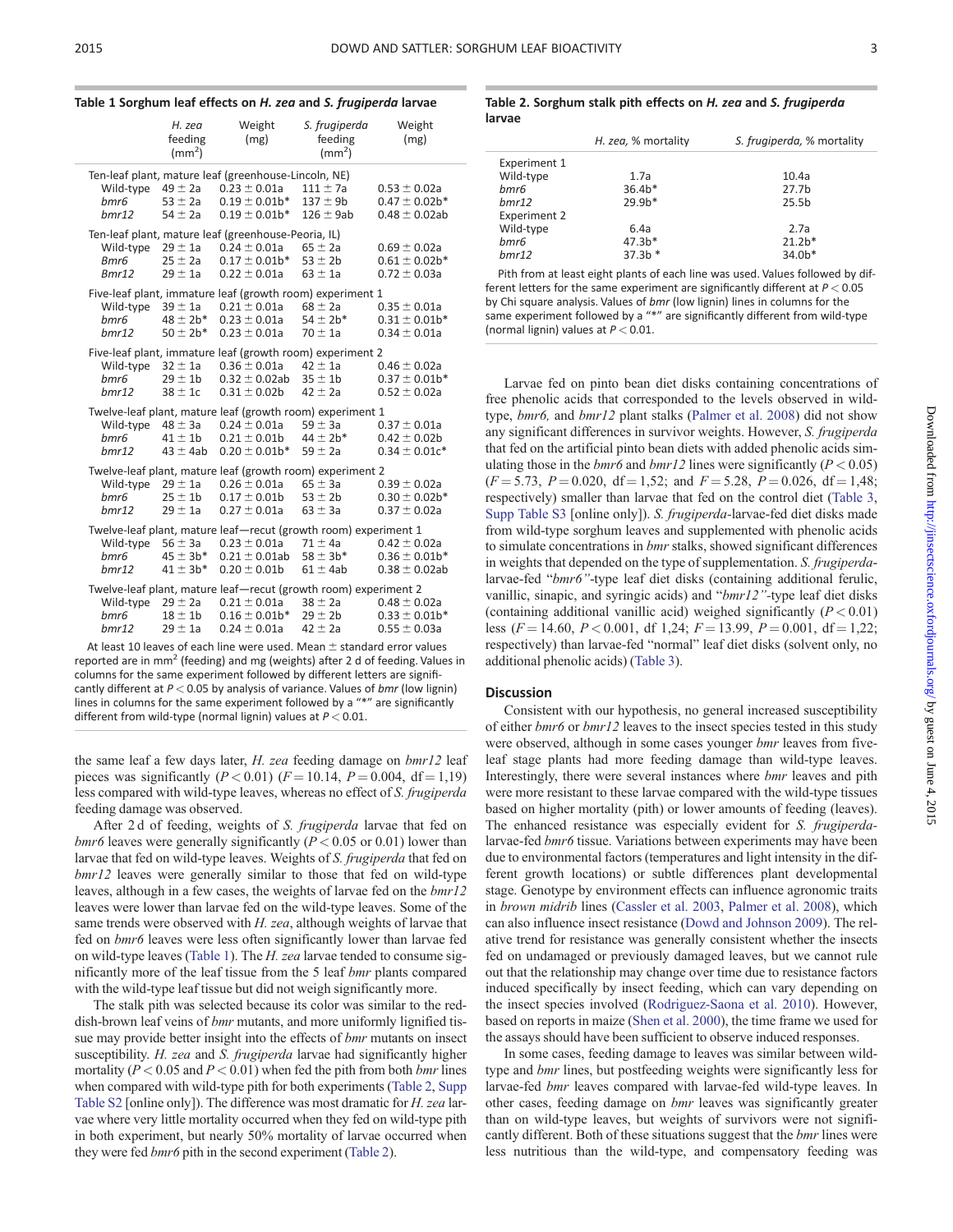## <span id="page-4-0"></span>Table 3. Altered phenolic diet effects simulating concentrations in sorghum stalks on H. zea and S. frugiperda larvae

|                                  | H. zea,<br>% mortality | Weight<br>(mg)        | S. frugiperda,<br>% mortality | Weight<br>(mg)                 |  |  |
|----------------------------------|------------------------|-----------------------|-------------------------------|--------------------------------|--|--|
| Artificial pinto bean-based diet |                        |                       |                               |                                |  |  |
| Solvent control 0.0a             |                        | $6.3 \pm 0.3a$        | 0.0a                          | $4.6 \pm 0.2a$                 |  |  |
| "Wild-type"                      | 0.0a                   | $6.7 \pm 0.4a$        | 0.0a                          | $4.4 \pm 0.4a$                 |  |  |
| "bmr6"                           | 0.0a                   | $6.8 \pm 0.2a$        | 0.0a                          | $3.4 \pm 0.3$ b                |  |  |
| " $bmr12$ "                      | 0.0a                   | $6.1 \pm 0.4a$        | 0.0a                          | $3.5 \pm 0.4$                  |  |  |
| Sorghum leaf disk diet           |                        |                       |                               |                                |  |  |
| "Wild-type"                      | 0.0a                   | $0.21 \pm 0.03a$ 0.0a |                               | $0.20 \pm 0.01a$               |  |  |
| "bmr6"                           | 0.0a                   | $0.20 \pm 0.02a$ 0.0a |                               | $0.13 \pm 0.01$ b*             |  |  |
| " $bmr12$ "                      | 0.0a                   | $0.15 \pm 0.02a$ 0.0a |                               | $0.13 \pm 0.01$ b <sup>*</sup> |  |  |

Values are after 3 d for leaf disk diets and 5 d for artificial diet. Weights are means  $\pm$  standard errors in mg. Values followed by different letters for like studies are significantly different at  $P < 0.05$  by Chi square analysis (mortality) or analysis of variance (weights). Values of "bmr" diets in columns for the same experiment followed by a "\*" are significantly different from "wild-type" diet values at  $P < 0.01$ . See Materials and Methods for phenolic additions that simulate the phenolic acid compositions found in wild-type, bmr6, and bmr12 stalks [\(Palmer et al. 2008](#page-5-0)).

occurring in some cases, but it did not result in greater larval weights. A compensatory feeding response has also been reported when S frugiperda were fed diet with increased levels of non-nutritional cellulose ([Wheeler and Slansky 1991](#page-5-0)). In some cases, resistance was due to antibiosis (toxic compounds), which is indicated when reduced feeding results in lower larval weights. This phenomenon was observed in several cases when the larvae fed on  $bmr6$  compared with wild-type leaves. Lignin can be an important insect resistance factor in plants ([Swain](#page-5-0) [1979\)](#page-5-0), although the complex composition of lignin and interconnected metabolic network involved the synthesis of its precursors makes it difficult to predict how altering lignin concentration or composition of plants will affect insect resistance. Reduced ferulate crosslinking in fescue (Festuca sp.) resulted in increased damage by fall armyworms ([Buanafina and Fescemyer 2012\)](#page-5-0), which illustrates the importance of ester and ether-linked ferulic acid that are separate from lignin polymers in grass cell walls. However, low lignin lines of switchgrass (Panicum *virgatum* L.) (where lignin levels were reduced from  $\sim$ 7 to 4%) that had higher rates of saccharification and fermentation retained resistance to S. frugiperda compared with high lignin lines ([Dowd and Johnson](#page-5-0) [2009,](#page-5-0) [Dowd et al. 2013\)](#page-5-0). Age of plants and tissues can also influence resistance levels [\(Smith et al. 1994\)](#page-5-0), which we also observed in evaluating feeding on leaves from 5-leafed compared with 10- or 12-leafed plants. Similarly, a significant positive association was observed between degree of insect resistance and lignin levels in younger switchgrass plants but not older plants [\(Dowd et al. 2013](#page-5-0)). This study indicated sorghum lines with lowered lignin can result in greater resistant to insects than lines unimpaired in their ability to synthesize lignin.

Unexpectedly, the pith of both bmr lines was highly resistant relative to wild-type pith, based on higher rates of mortality observed for larvae-fed bmr pith. Previous studies have indicated impairing different steps in monolignol biosynthesis results in reddish brown to tan stem and stalk pigmentation, including the CAD and COMT mutants examined in this study ([Mackay et al. 1997](#page-5-0), [Tsai et al. 1998](#page-5-0), [Sibout et al.](#page-5-0) [2005,](#page-5-0) [Zhang et al. 2006\)](#page-5-0). There are differences in pith and midrib (leaf vein) coloration between bmr6 and bmr12 ([Porter et al. 1978](#page-5-0), [Saballos](#page-5-0) [et al. 2009](#page-5-0)), probably because bmr6 and bmr12 block different steps of the monolignol biosynthetic pathway. However, the increased mortality of both H. zea and S. frugiperda on both bmr mutant pith types suggests a common chemical or biochemical resistance factor(s), yet to be identified, which is not related to differences in pith color. The greater resistance observed in *bmr* pith and *bmr* leaves at times suggest the similar phenolic compounds or pathway intermediates may accumulate in both tissues due to altered phenylpropanoid metabolisms caused by these

mutations. Alternatively, the changes in phenylpropanoid metabolism could induce the expression of unrelated resistance genes not involved in this metabolic pathway. Additionally, the loss of these biosynthetic enzymes in the *bmr6* and *bmr12* lines may have a previously unrecognized role, which is not unprecedented. Transgenic overexpression of a peroxidase altered expression of other, unrelated defensive genes in tomato, Solanum lycopersicum L. ([Suzuki et al. 2012](#page-5-0)). In addition, the lignin biosynthetic enzyme Cinnamoyl-CoA reductase (CCR) is also involved in defense signaling in rice, Oryza sativa L. ([Kawasaki et al.](#page-5-0) [2006](#page-5-0)).

The same unknown factors could be present in both *bmr* lines, and these same factors could be responsible for the increased morality, reduced leaf damage, and lower larval weights in the pith and leaf feeding assays, respectively. Considering that monolignol pathway is active in both leaves and stalks, and  $bmr6$  and  $bmr12$  both affect this pathway, the accumulation of phenolic compounds resulting from alteration to this pathways may partly play a role in resistance. The studies with diets involving added phenolic acids that simulated levels observed in bmr stalks (Table 3) suggest that changes in phenolic composition found in bmr mutants may increasing toxicity or interfering with nutrient absorption. No significant differences in insect weights were noted for experiments with nutritionally complete pinto bean based artificial diet was used, but weights of both H. zea and S. frugiperda were lower when they fed on the simulated "bmr" compared with "wild-type" diet made from sorghum leaf material. This information suggests that diet nutrient composition influences the level of resistance conferred by potential resistance molecules. No effect was observed with the nutritionally rich pinto bean diet, but a significant effect was detected with the nutrient poor sorghum leaf diet, which suggests the phenolic acids are interfering with nutrient absorption. S. frugiperda caterpillars that fed upon the simulated "bmr6" and "bmr12" leaf diet disks weighed less than those fed the "wild-type" leaf diet disks. However, the "bmr12" diet disks only had additional vanillic acid, whereas the "bmr6" leaf diet also had ferulic and syringic acid added. This result suggests that increased levels of vanillic acid may be associated with increased insect resistance in the *bmr* lines. Stem and pith resistance to the stalk borer, Sesamia nonagrioides (Lefebvre) in several lines of maize was correlated with p-coumaric content but not with several other phenolics, including ferulic, sinapic, syringic, and vanillic acids [\(Santiago et al. 2005\)](#page-5-0). Syringic and vanillic acid, but not ferulic or p-coumaric acid concentration were correlated with pigeon pea, Cajanus cajan (L.) Millsp., resistance to the pod borer, Helicoverpa armigera (Hübner) ([Verulkar and Singh 2000\)](#page-5-0). Why increased vanillic acid and apparently not ferulic or syringic (i.e., expected similar mode of action) affect S. frugiperda caterpillars remains to be determined.

This study indicates that sorghum lines  $bmr6$  and  $bmr12$ , which are easier to enzymatically saccharify, generally do not reduced levels of insect resistance. The increased resistance of bmr6 leaves and pith to insects observed suggests the *bmr6* mutant may actually have sufficient enhanced insect resistance, such that it would require fewer insecticide applications in field production. This information suggests that sorghum bmr traits, which enhance conversion of lignocellulosic biomass to ethanol, or other biofuels are viable objections for sustainable bioenergy feedstock production. Further evaluations under field conditions are needed to better assess the potential of the bmr sorghum lines to be sustainably produced, for which insect resistance is an important component. The toxicity of the pith from the bmr lines to caterpillars noted in this study suggests it may promote resistance to stalk boring insects, and field studies are in progress to evaluate this potential. Chemical and molecular analyses of the potential resistance mechanisms within *bmr* pith are in progress. This study represents the first effort to evaluate insect resistance in sorghum lines with potential bioenergy uses. This study also provides incentive to continue investigating insect resistance of these lines under field conditions. Overall, the results of this study and other studies examining effects plants with altered lignin content and composition on insect resistance indicate that changes to this